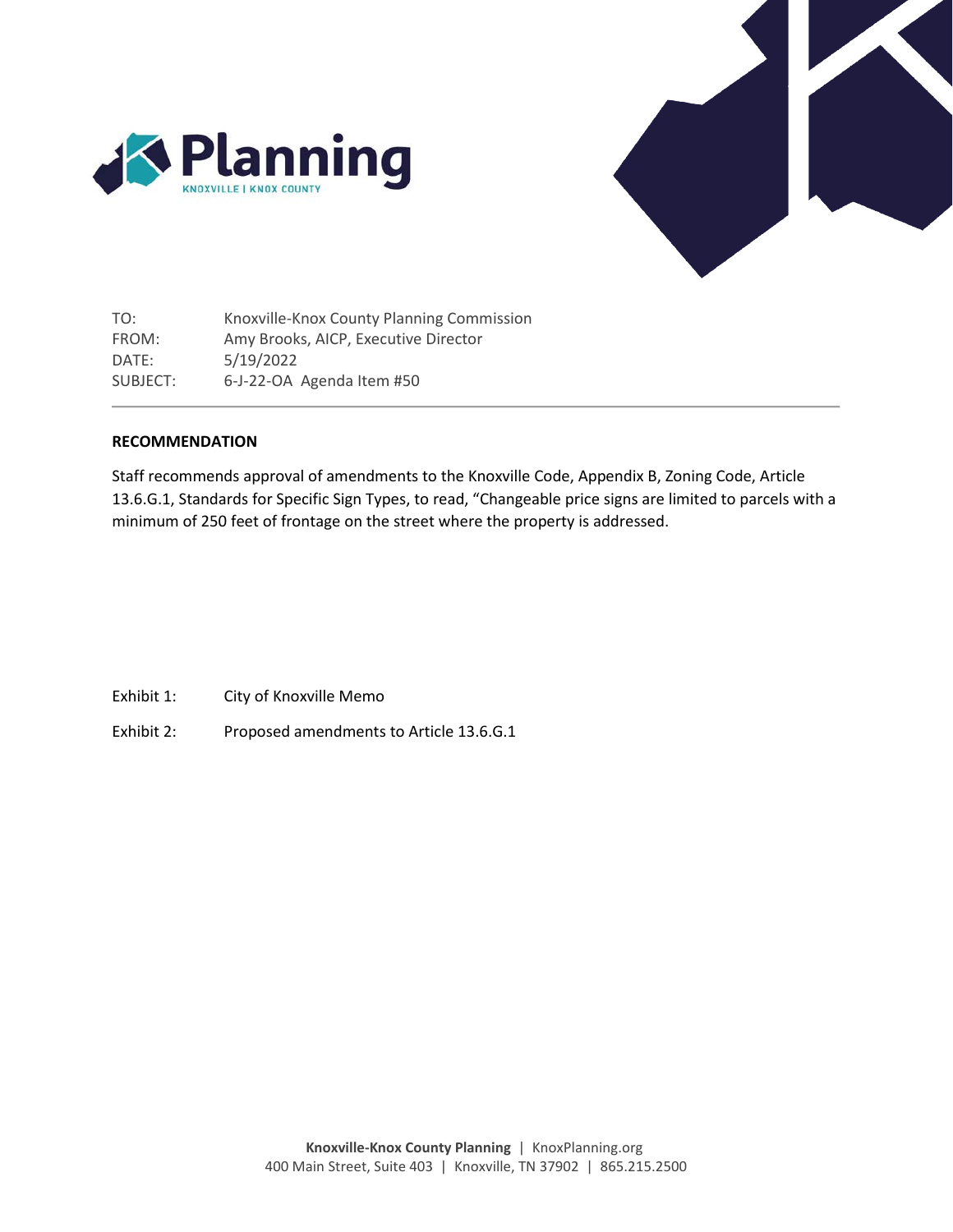

**Plans Review & Inspections Division**

# **MEMORANDUM**

| DATE:        | May 19, 2022                                                           |  |
|--------------|------------------------------------------------------------------------|--|
| TO:          | <b>Planning Staff</b>                                                  |  |
| <b>FROM:</b> | <b>Peter Ahrens</b><br>Director of Plans Review & Building Inspections |  |
| RE:          | <b>Minor Zoning Code Amendment</b>                                     |  |
|              | <b>Article 13.6.G.1 Standards for Specific Sign Types</b>              |  |

**Background** The Plans Review and Inspections Department requests the following minor amendment to the Zoning Code of the City of Knoxville found in Article 13.6.G.1 Standards for Specific Sign Types.

• Article 13.6.G.1 proposed amendment to read, "Changeable price signs are limited to parcels with a minimum of 250 feet of frontage on the street where the property is addressed." This removes the word "two" currently found before the number 250 in the text. It is a clerical error in the transcription from the old zoning ordinance to adoption of the current zoning ordinance.

The Department of Plans Review and Building Inspections recommends the adoption of this minor amendment to Article 13.6.G.1 Standards for Specific Sign Types of the Zoning Code, as indicated in the attachment.

# **Attachments**

1) Proposed minor amendment to Article 13.6.G.1 Standards of Specific Sign Types.

Sincerely,

Peter Ahrens Director of Plans Review & Building Inspections 865-215-3938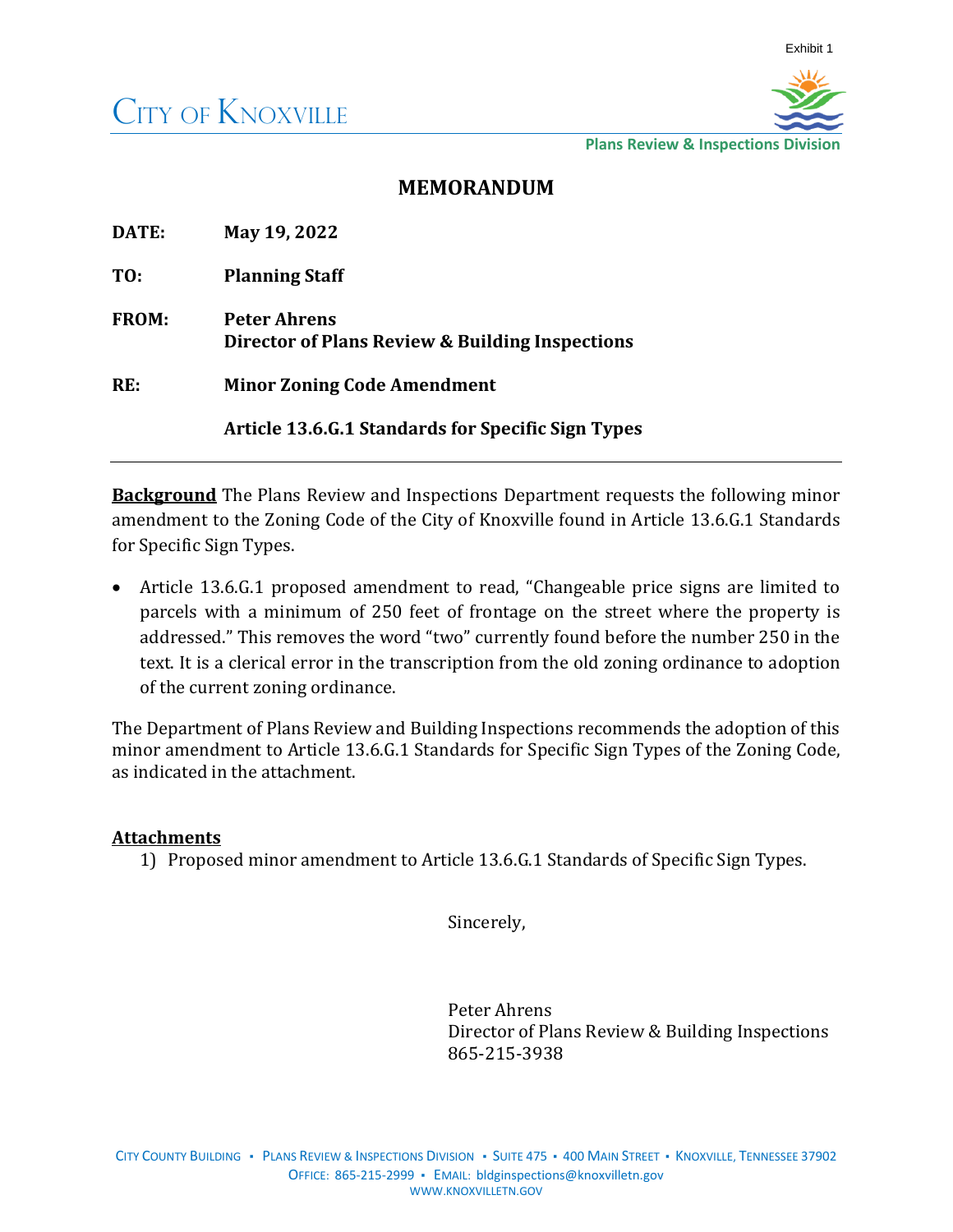# **13.6 STANDARDS FOR SPECIFIC SIGN TYPES**

## A. **Sidewalk Signs**

- 1. Sidewalk signs are allowed only in the DK District and in approved Planned Developments.
- 2. Such signs must be less than five feet in height, two feet in width, have a sign area less than six square feet, and may be placed no closer than 25 feet from any other sidewalk sign.
- 3. A sidewalk sign must be placed on the ground or paved surface and may be placed on a sidewalk within public right-of-way or public property within 15 feet of the entry to a business or outdoor space associated with the business.
- 4. Such signs cannot be located within any designated fire lane or obstruct vehicular, bicycle, or pedestrian traffic, must comply with ADA clearance and accessibility standards, must be removed from the sidewalk at the close of business each day.
- 5. A sidewalk sign cannot be illuminated, cannot contain an EMC, and cannot have moving parts.

## B. **Temporary Signs Subject to Permit Requirements**

- 1. Temporary signs cannot be erected or otherwise fixed to any pole, tree, stone, fence, building, structure, or any object within the right-of-way of any street.
- 2. No temporary sign must be erected at the intersection of any street in such a manner as to obstruct free and clear vision, or be confused with any authorized traffic sign, signal, or device or located in any required parking space.
- 3. Each business may erect or post one attached and one detached temporary, on-premise sign no more than four occasions during each calendar year, provided that the display of signs does not exceed 15 days in duration for each occasion. Any sign posted for a longer period must meet the requirements for a permanent detached sign.
- 4. No temporary sign may exceed 48 square feet in area, except where allowed otherwise by this Article.
- 5. Temporary signs must comply with the applicable setback, parking, electrical code, and safety requirements.
- 6. No temporary sign may be suspended across or above public streets or other public places.

# C. **Awning and Canopy Signs**

- 1. The sign area for awning and canopy signs is subject to the maximum sign area calculated for all attached signs. The surface area of awnings and canopies, except for canopies over gasoline pumps, are not calculated in the total area of a primary building elevation for the purposes of determining maximum allowed sign area for attached signs.
- 2. The canopy sign cannot extend above the highest point of the canopy upon which it is attached or two feet, whichever is greater.

# D. **Incidental Signs on Large Sites**

- 1. Incidental signs on large sites are for the purpose of an occupant, or occupants, of a lot or parcel to convey on a permanent basis directions or information for the safety and convenience of visitors for the use, or restriction of use, of a lot or parcel.
- 2. Incidental signs on large sites may be allowed by permit upon receipt and approval by the Building Official or designee of a site plan showing all incidental signs for the site. Incidental signs on large sites are exempt from the maximum sign area requirements of this Article.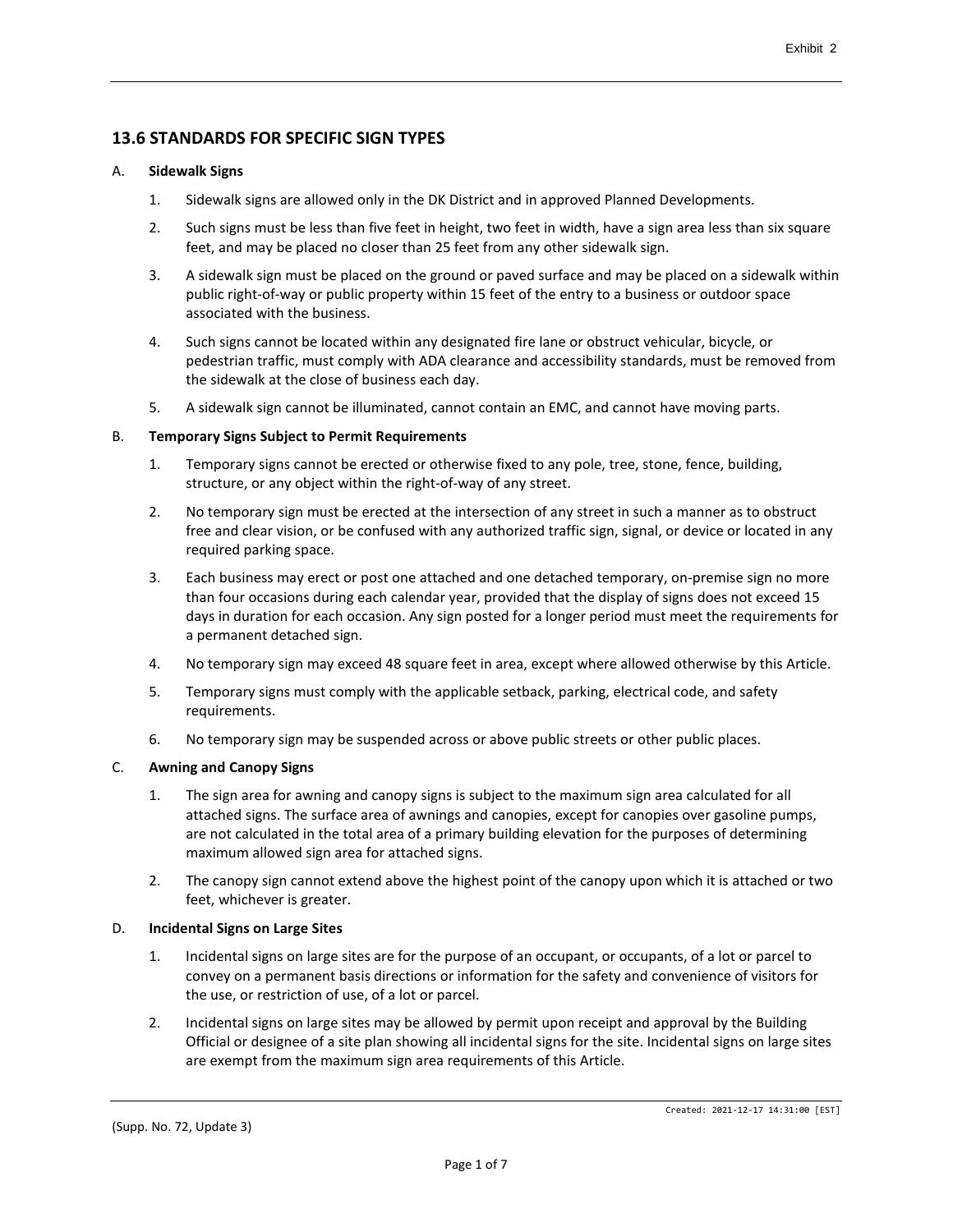- 3. Plans must be submitted for review and consideration by City Plans Review and Inspections Office, and must include the following information:
	- a. An application and a consent form signed by the property owner(s) of the subject site.
	- b. A scaled site plan showing the location and dimensions of all property lines, rights-of-way, easements, improvements (buildings, driveways, street access points, etc.) within the site, the location of all existing and proposed signs, and if required pursuant to other provisions of this section, building elevations showing all building signs.
	- c. The site plan must show the location, dimensions, and construction details for all proposed incidental signs, and include sign illumination details and landscaping plans.
	- d. A table identifying each sign, the overall dimensions of each sign, and the sign area of each sign must be a part of the site plan.
	- e. The minimum size of a site eligible for consideration as a large site must be a single lot or parcel, or several contiguous lots or parcels, of no less than 2.5 acres.
- 4. Incidental signs on large sites are permitted subject to the following standards:
	- a. Directional signs, information signs, and/or on-site directory signs may be permitted as incidental signs on large sites.
	- b. Wall, window, monument, or column signs may be permitted as incidental signs on large sites.
	- c. Signs approved as incidental signs on large sites are exempt from the maximum sign area allowed for a lot or building and do not count as one of the wall, window, monument, or column signs permitted by other provisions of this article.
	- d. The number of incidental signs permitted per lot or parcel must be in accordance with the site plan submitted and approved by the Building Official.
	- e. The maximum sign area for any directional, information, or on-site directory sign approved as part of a site plan of incidental signs on large sites is 16 square feet. An area not to exceed 20% of the approved sign area may be devoted to a name or logo of a business, use, or place.
	- f. The maximum height of monument or column signs used as incidental signs on large sites is six feet.
	- g. Incidental signs on large sites must be located not closer than ten feet to a street right-of-way line or 15 feet from the edge of street pavement, whichever is greater, not closer than two feet from any internal driveway or parking lot, and not closer than five feet from any side or rear property line.
	- h. Incidental signs on large sites are subject to the standards for illumination in accordance with the district.
	- i. Once approved as part of a site plan of incidental signs on a large site, conversion of a directional, information or on-site directory sign to an off-premise sign without proper approvals is prohibited.

### E. **Landmark and Historic Signs**

The purpose of these regulations is to promote the protection of nonconforming signs that represent important aspects of the City's heritage, to enhance the character of the community by considering such signs during development, and to assist owner(s) in the preservation and restoration of their signs.

# 1. **Landmark Signs**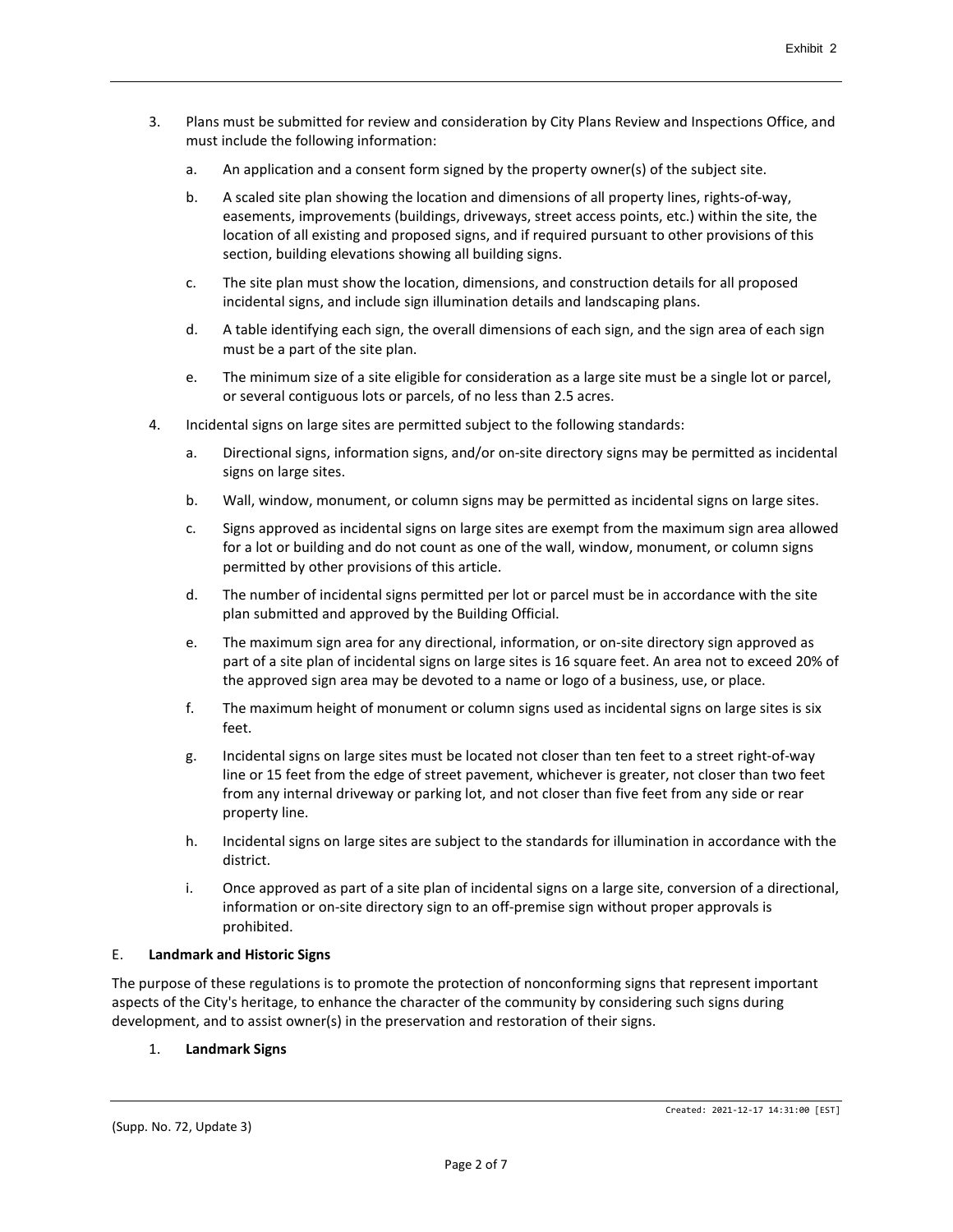## a. **Purpose**

The purpose of designating a sign as a landmark sign is to encourage the restoration and retention of on-premise, nonconforming signs that are historically significant. Once designated as a landmark sign, the sign is considered to be in compliance with any zoning regulations and will be exempt from regulations of this article, except as stated herein.

## b. **Designation**

The building official, upon receiving a report of recommendation from the historic zoning commission, may designate an existing on-premises sign as a landmark sign if it meets the following criteria:

- i. The sign has been in continuous existence at the present location for at least 50 years.
- ii. The sign is an on-premise sign, which meets at least four of the following criteria:
	- (A) It was expressly designed for the business, institution, or other establishments at that location.
	- (B) A national or local emblem, logo, or other graphic that is unique to the property or the establishment is an integral part of the sign structure.
	- (C) The sign exhibits unique or rare characteristics that enhance the streetscape or identity of a neighborhood.
	- (D) The sign is significant as evidence of the history of the product, business, or service advertised.
	- (E) The sign is characteristic of a specific historic period.
	- (F) The sign is integral to the building's design or physical fabric.
	- (G) The sign represents an outstanding example of the sign maker's art due to craftsmanship, use of materials, or design.
- iii. The sign complies with the appropriate provisions of the state and local building and electrical codes.
- iv. The sign is structurally safe or is capable of being made so without substantially altering its historical significance.

# 2. **Historic Signs**

### a. **Purpose**

The restoration and retention of nonconforming, historically significant signs that have been removed from original locations and are to be reused is encouraged. Allowing these signs to move to other locations within the community may be necessary to ensure preservation. Once designated as a historic sign, certain nonconforming aspects of the sign are considered to be in compliance with the zoning regulations and will be exempt from regulations of this Article, except as stated herein.

### b. **Designation Criteria**

The Building Official, upon receiving a report of recommendation from the Historic Zoning Commission, may designate an existing sign as a historic sign if it meets the following criteria:

- i. The sign must be at least 50 years old.
- ii. The sign must meet at least three of the following criteria: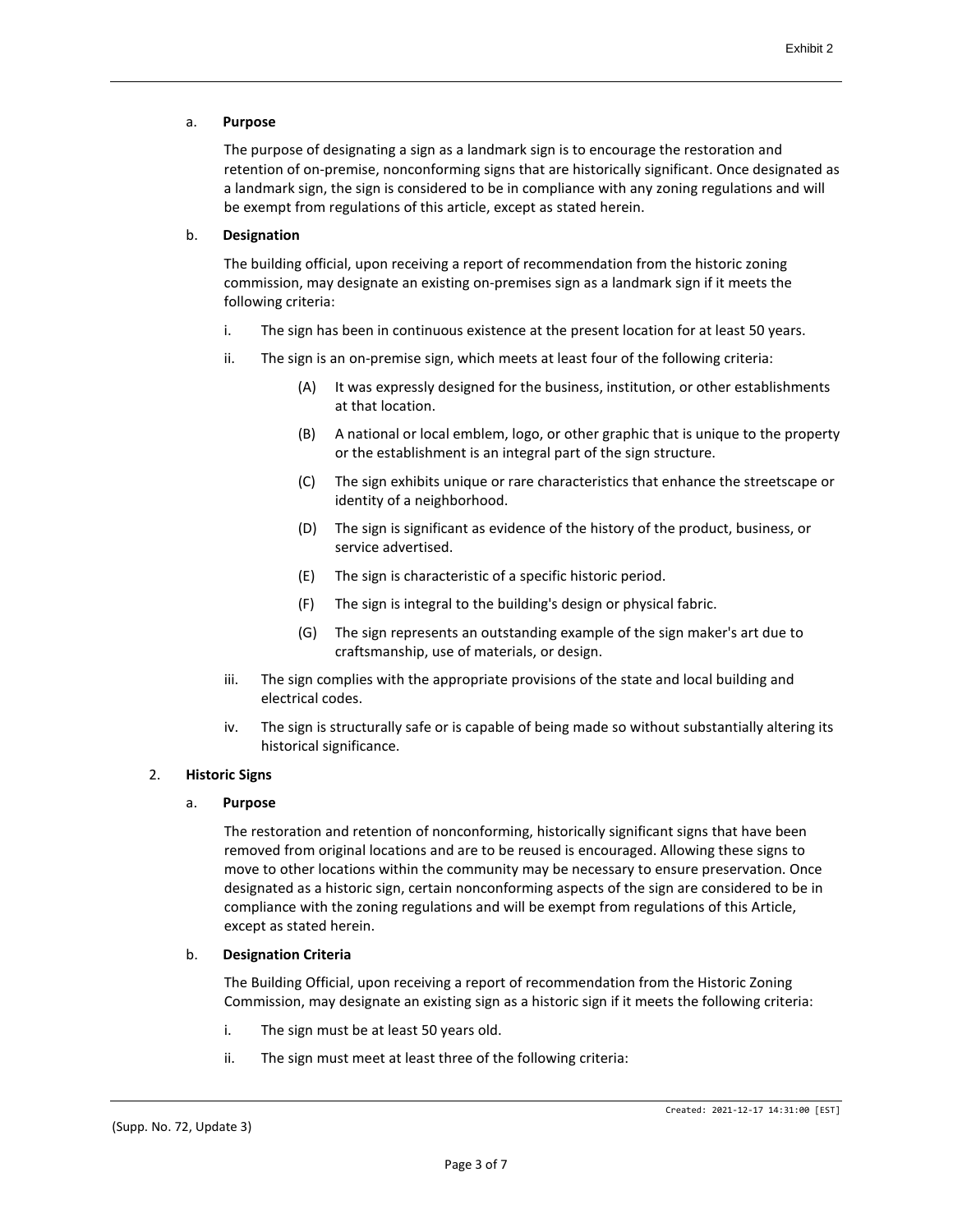- (A) A national or local emblem, logo, or other graphic that is unique to a property or establishment is an integral part of the design of the sign structure.
- (B) The sign exhibits unique or rare characteristics that enhance the streetscape or identity of a neighborhood.
- (C) The sign is significant as evidence of the history of the product, business, or service advertised.
- (D) The sign is characteristic of a specific historic period.
- (E) The sign represents an outstanding example of the sign maker's art due to craftsmanship, use of materials, or design.
- iii. The sign complies with the appropriate provisions of the state and local building and electrical codes.
- iv. The sign is structurally safe or is capable of being made so without substantially altering its historical significance.

## 3. **Landmark and Historic Sign Administrative Procedures**

## a. **Review and Recommendation by Historic Zoning Commission**

- i. Any member of City Council, the Mayor or his/her representative, the property owner of the parcel where a proposed landmark sign is located, or the owner of the site where a proposed historic sign is to be relocated, may apply for designation of an existing sign as a landmark or historic sign.
- ii. Such application must be submitted to and on a form determined by the Knoxville-Knox County Planning Commission as support to the Historic Zoning Commission, accompanied by a fee as established by the Knoxville-Knox County Planning Commission.
- iii. At the time of the filing of an application for designation of a sign, the applicant must file all necessary information in order for the Historic Zoning Commission to determine if the sign meets the criteria for the requested designation and make a recommendation. The staff of the Knoxville-Knox County Planning Commission or the Historic Zoning Commission has the authority to request whatever other information is necessary in order to make a decision. The burden of proof for meeting the criteria is upon the applicant.
- iv. Prior to consideration of the application at a meeting of the Historic Zoning Commission, Knoxville-Knox County Planning Commission must provide notice of the public hearing in accordance with the administrative rules of the Historic Zoning Commission.
- v. After consideration of the application at a public hearing, the Historic Zoning Commission has the authority to make a recommendation to approve or disapprove the designation of an existing sign as a landmark or historic sign upon consideration of the criteria stated above.
- vi. In recommending approval or disapproval of a landmark or historic sign designation, the Historic Zoning Commission must state the reasons for the decision in a report to the Building Official. Such report must include the application and any supporting material considered by the Historic Zoning Commission and minutes of the meeting.

### b. **Designation as a Landmark or Historic Sign**

i. The Building Official must take into account the recommendation of the Historic Zoning Commission in making a decision on the designation of an existing sign as a landmark or historic sign.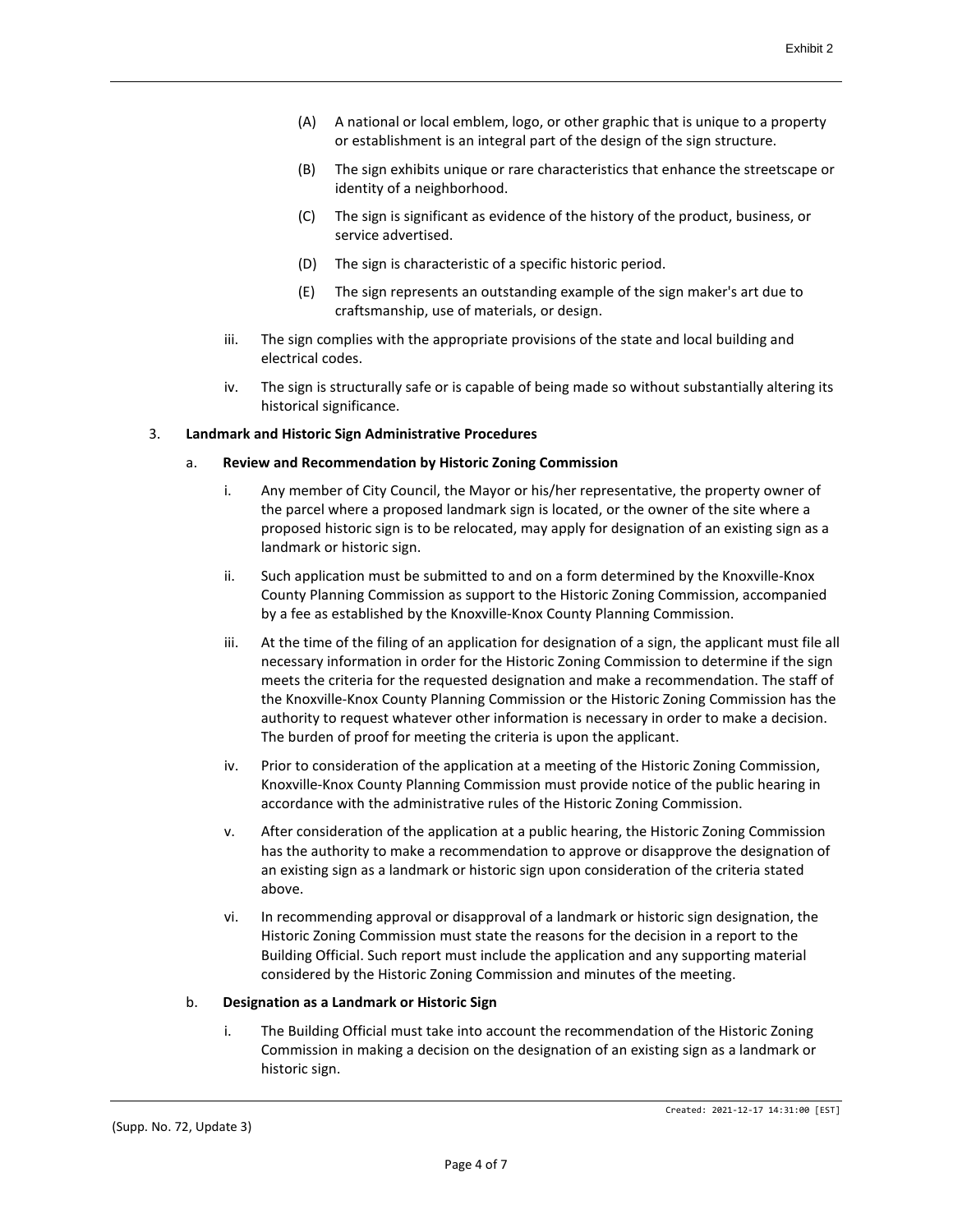- ii. The Building Official has the authority to approve or disapprove the designation of an existing sign as a landmark or historic sign based upon the criteria stated above.
- iii. In approving or disapproving a landmark or historic sign application, the Building Official must state the reasons in writing.
- iv. An appeal of the Building Official's decision must be properly filed in accordance with the administration and enforcement provisions of this Code.
- v. Once a sign has been designation as a landmark or historic sign, the Building Official will add the sign to its records and send notice of the action taken to the Historic Zoning Commission and to the applicant.

## c. **Issuing of Permits**

- i. The property owner of the parcel where a proposed landmark sign is located, or the owner of the site where a proposed historic sign is to be relocated, may apply for approval of a permit to restore, repair, move, and replace a landmark sign, or restore, remove, repair, and move to another location a historic sign, provided said signs are designated as landmark or historic signs.
- ii. Such application must be submitted to and on a form determined by the City Plans Review and Inspections Department.
- iii. At the time of the filing of an application for a permit for a sign designated as a landmark or historic sign, the applicant must file all necessary information in order for the Building Official to determine if the proposed work on the sign will meet the intent of this Article. The Building Official has the authority to request whatever other information is necessary in order to make a decision. The burden of proof for meeting the criteria is upon the applicant.
- iv. The Building Official has the authority, in accordance with this article, to approve or deny a permit to restore, repair, remove, and replace a landmark sign, or restore, remove, repair, and move to another location a historic sign.
- v. Owners may voluntarily remove a sign once designated as a landmark or historic sign, provided such sign is not within a designated H Overlay District, and provided that the owner of the sign notifies the City Plans Review and Inspections Department of such action. After such notification, the sign will be removed from the landmark and historic sign inventory by the Building Official.

### 4. **Landmark and Historic Sign Regulations**

- a. If a landmark sign is moved on-premise, it is subject to the location regulations of this Article.
- b. If any portion of a landmark sign is permitted to remain in or over a public right-of-way, a city or state use or encroachment agreement is required.
- c. A historic sign may be moved to another location on the site where it is currently located or to another property. It is encouraged that the sign be relocated to a site within the area from which it originated. The receiving site must be located within a nonresidential district or mixed-use subdistrict of the CU or SW District which allows commercial signs.
- d. Relocated historic signs that are nonconforming based on their size, height, animation, moving parts, or moving, flashing, color, or type of lighting do not have to be brought into conformance. However, relocated signs may not move further out of conformance by any physical alterations to the sign. The lighting of such signs must be located, screened, or shielded so that abutting lots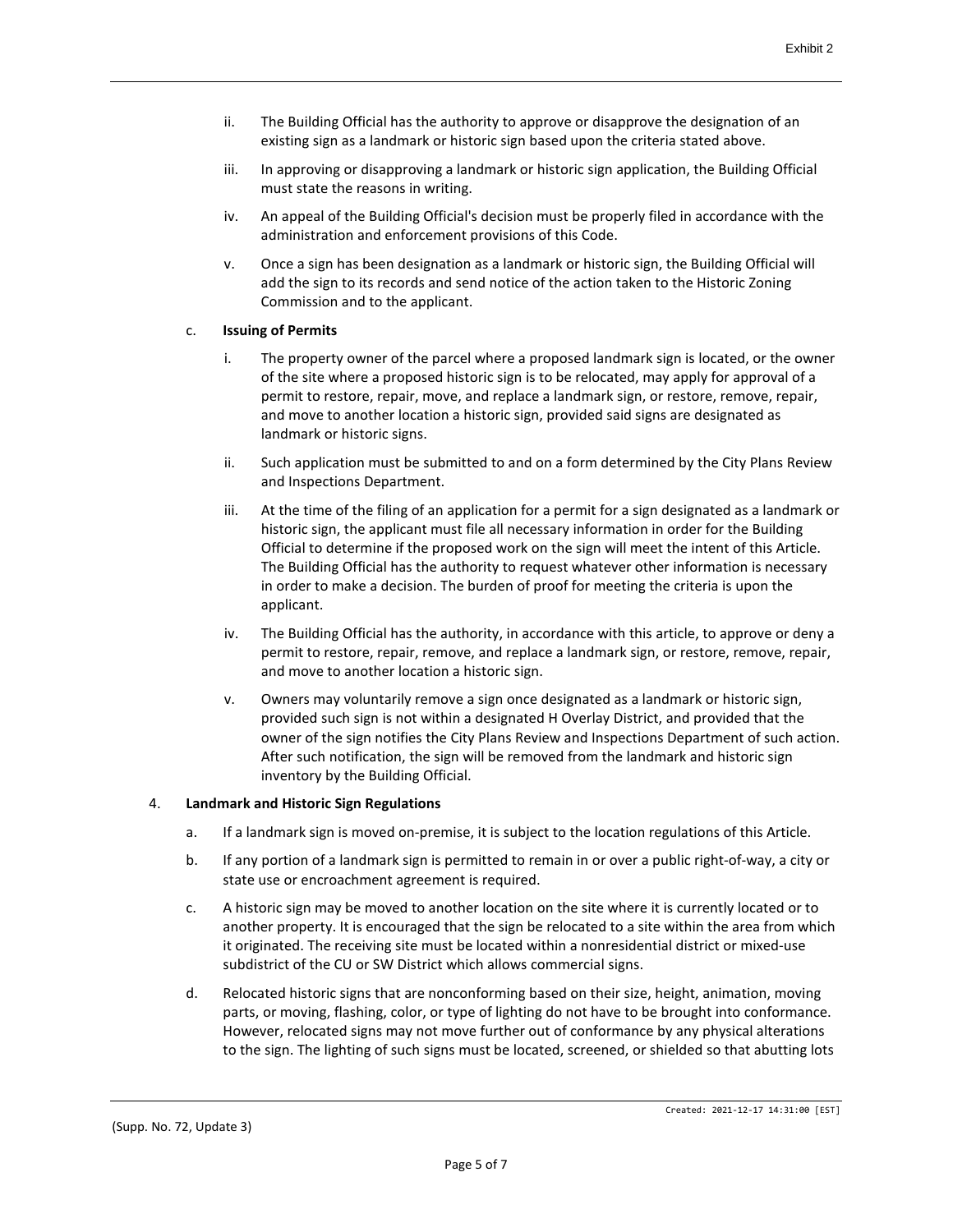located in any residential district are not directly illuminated and do not cause glare or impair the vision of motorists. All other regulations must comply with the following exceptions:

- i. Projecting signs may extend beyond the maximum projecting dimension based upon the existing dimension of the sign.
- ii. Roof signs and flashing, fluttering, swinging, and rotating signs, which may be currently prohibited, may be relocated and maintain the prohibited characteristics provided such features contribute to the historic or cultural character of the sign and are in keeping with the surrounding area.

### F. **Electronic Message Centers (EMC)**

Electronic message centers (EMC) are permitted only in commercial and industrial districts, unless this Article otherwise prohibits the use of EMCs in a specific commercial or industrial district. Within these zoning districts the following regulations apply to electronic message centers (EMC).

- 1. EMCs legally existing on April 10, 2009, are allowed to continue operation subject to meeting the operational standards as required by this Section. After April 10, 2009, no EMC is permitted in any location except in the following instances:
	- a. An EMC may be permitted in those areas covered by an H Overlay District subject to approval as required within an H-1 district.
	- b. An EMC may be permitted in the DK District subject to approval as required within a DK District.
	- c. An EMC may be permitted as a changeable price sign subject to the requirements of item G below.

All EMCs legally existing on April 10, 2009, must comply with the operational standards listed in items 7, 8, 10, 11, and 12 below of this section. A legally existing EMC that cannot meet the minimum text size requirement in item 11 below must use the largest size possible for one line of text to fit in the available space.

- 2. No EMC may be erected or used by a business unless any existing changeable letter reader board is first removed from the parcel.
- 3. An EMC must be included in the total signage permitted on the parcel.
- 4. An EMC is permitted as a wall sign, or an integrated part of the total sign surface of a detached onpremise sign. For purposes of this section, integrated into the total sign surface of a detached onpremise sign means an EMC cabinet contained within or contiguous to the smallest, simple polygon enclosing all of the non-electronic advertising content of a sign.
- 5. An EMC permitted as part of a ground or monument sign must have a minimum matrix area of 20 square feet and a maximum size of one-third of the total signage permitted or 100 square feet, whichever is less.
- 6. An EMC permitted as a wall sign cannot exceed 100 square feet.
- 7. Each display on an EMC must hold constant for a minimum of 60 seconds.
- 8. An EMC cannot display light of such intensity or brightness to cause glare. An EMC must be equipped with an automatic dimmer device and controlled by a light detector. It is the responsibility of the sign owner to demonstrate compliance with brightness/intensity and dimming settings. Brightness, also known as intensity, is measured in candelas per square meter, which is also referred to as nits, and cannot exceed the following standards:
	- a. Daytime maximum brightness: 3,000 nits